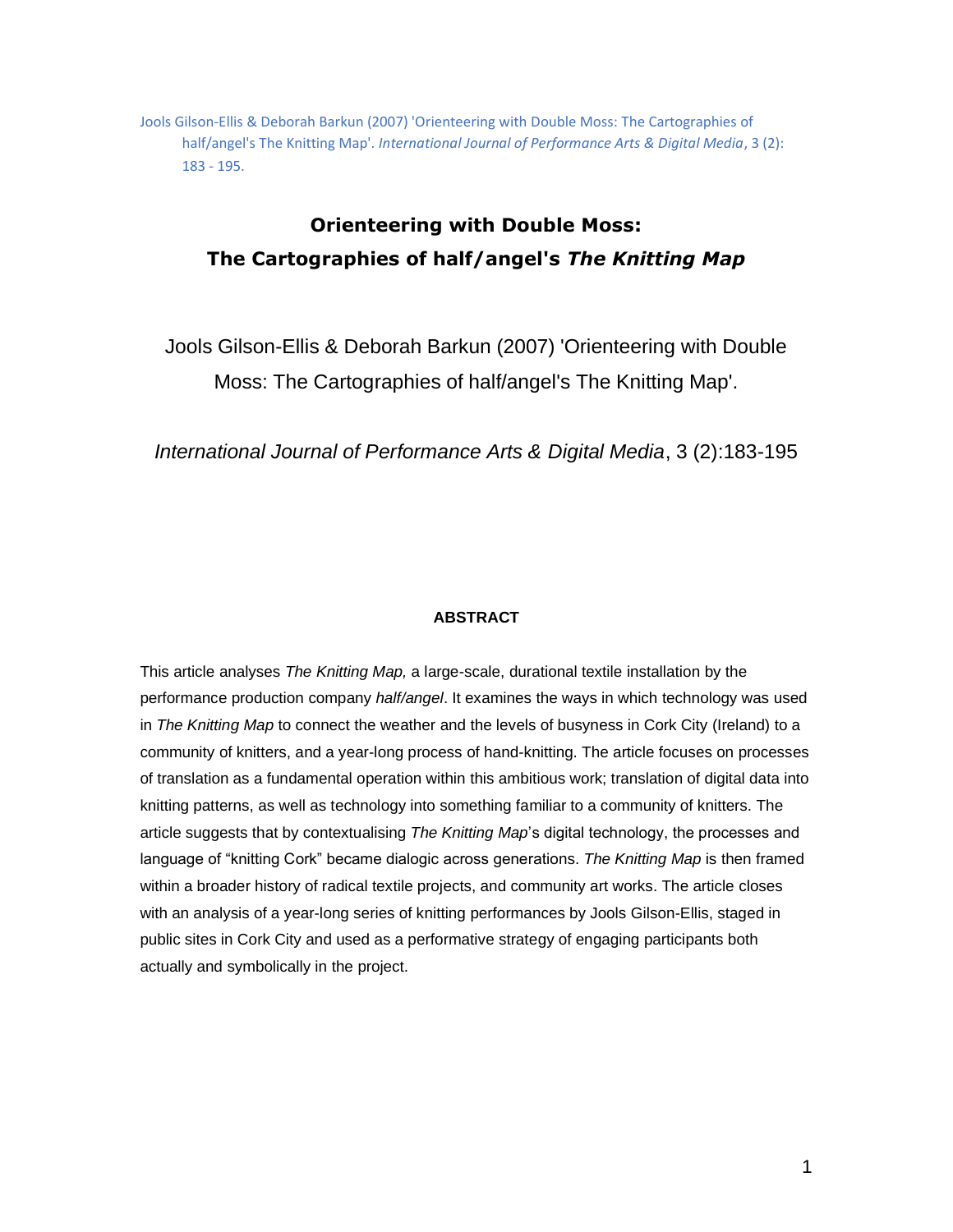### **Deborah Barkun, Ph.D.**

Deborah Barkun is an Assistant Professor of Modern and Contemporary Art History at Millersville University of Pennsylvania. She holds a B.F.A. from Carnegie-Mellon University in printmaking and an M.A. and Ph.D. in History of Art from Bryn Mawr College. She is the recipient of a series of research and teaching awards including a Whiting Fellowship in the Humanities (2004 – 2005). She has presented papers at Vanderbilt University, the Philadelphia Museum of Art, the Pennsylvania Academy of Fine Arts, and the Philadelphia Art Alliance. Her essay "Four-letter Words: *LOVE* and *AIDS* in the Age of Appropriation and Proliferation" will appear in the forthcoming *Eros and Ambiguity: Essays on Love throughout the Ages*. She is currently working on a book entitled *Art, AIDS, and Collective Identity: The Collaborative Body of General Idea*.

## **Jools Gilson-Ellis, Phd.**

Jools Gilson-Ellis is a choreographer, poet, performer and installation artist. She is the Director of the performance production company *half/angel* and Lecturer in English at University College Cork. Her work has been performed and exhibited internationally, and she has received bursaries and awards from the Arts Council of Ireland, Arts Council of England, RESCEN (Centre for Research into Creation in the Performing Arts), the Ésmee Fairbairn Foundation and others. Her work has been co-produced by the Banff Centre for the Arts (Canada) and the Institute of Choreography and Dance (Ireland). Jools holds a PhD in Theatre & Performance Studies from the University of Surrey, and has taught performance internationally. She publishes in the fields of feminist theory and performance studies. She lives and works in Cork. [www.halfangel.ie](http://www.halfangel.ie/)

# **half/angel**

half/angel has been making performance and visual art work for theatres, galleries and outside spaces since 1995. The company works across disciplines and sites, as well as across a range of urban and rural contexts. These have included an urban dock, a rural headland, a university quadrangle and a community of knitters. We are interested in how to take your breath away. We have projected poetry onto falling rice; threaded 40,000 sewing needles with red thread and hung them from a ceiling; we have made air ghosts for dancers to tangle with in performance; we've asked you to take off your socks and walk on grass inside the gallery, and we have dissolved reveries in water for you to find again. [www.halfangel.ie](http://www.halfangel.ie/)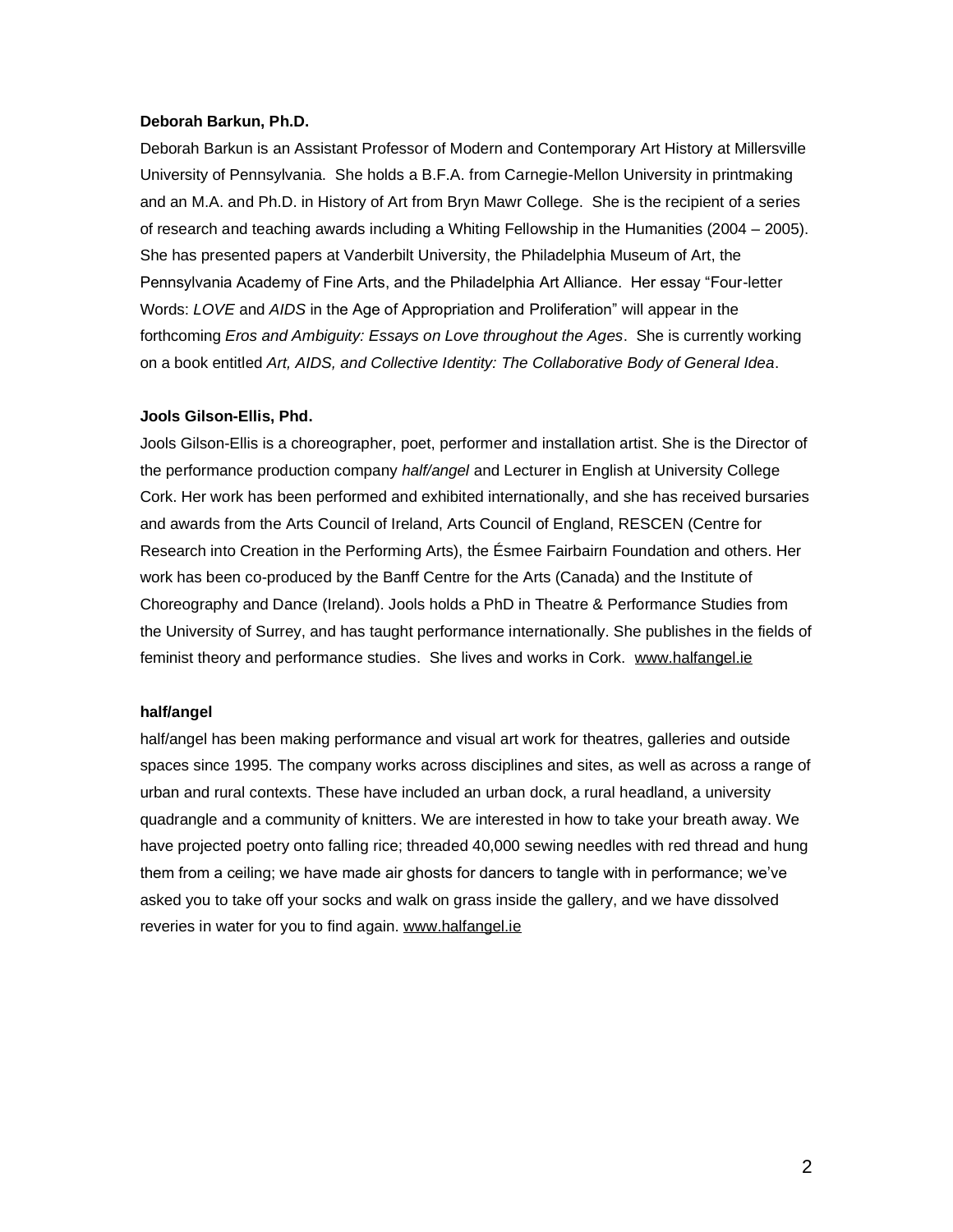# **Orienteering with Double Moss: The Cartographies of half/angel's** *The Knitting Map*

# **Deborah Barkun & Jools Gilson-Ellis**

*In half/angel's project* The Knitting Map*, software was written to translate information about how busy Cork City was, into knitting stitches, and what the weather was like, into wool colour. This information was uploaded to digital screens as a simple knitting pattern (knit this stitch in this colour), and volunteer knitters sat at twenty knitting stations in a wooden amphitheatre in the crypt of St. Luke's Church and knitted. And they did this every day for a year . . .*

# **Jools: Introduction**

*The Knitting Map* was a large-scale, durational textile installation commissioned by the executive of the European Capital of Culture: Cork 2005. As a completed textile sculpture, it has also been exhibited at the Millennium Hall in Cork, Ireland (2006 – see Image 1), and at the Ganser Gallery, Millersville University in Pennsylvania (2007). The project was always an audaciously ambitious one; *half/angel*<sup>i</sup> rehearsed for it by spending ten years making contemporary dance & installation works which involved various motion-sensing digital technologies, and by honing a poetic sensibility that aspired to 'trick' computers into being able to see the ache of emotion. During this decade, our model of motion was the dancer's body, or the body of the individual gallery visitor. In *The Knitting Map*, we exchanged an individual corpus (often a highly trained one), for the shifting turning energies of a city. We monitored its movements, and its weather, and we knitted it.

We are translators. Our performance and installation practice had always involved the translation of one gesture into another. I wanted a satellite to provide the data about how busy Cork city centre was, but no one would loan us one, and we couldn't afford our own, so we settled for four city centre CCTV cameras, and became signatories to promises to the Gardai (the Irish police) that we wouldn't publicly broadcast or display the images we captured. Richard Povall was the only person to look directly through the eyes of these cameras, and he did so not to witness the events they captured, but to use software to analyse just how much movement was happening in front of their eyes. Through processes of averaging and collatingii the data from these cameras, Richard programmed the system to translate how busy the city was into one of 25 knitting stitches of equivalent complexity.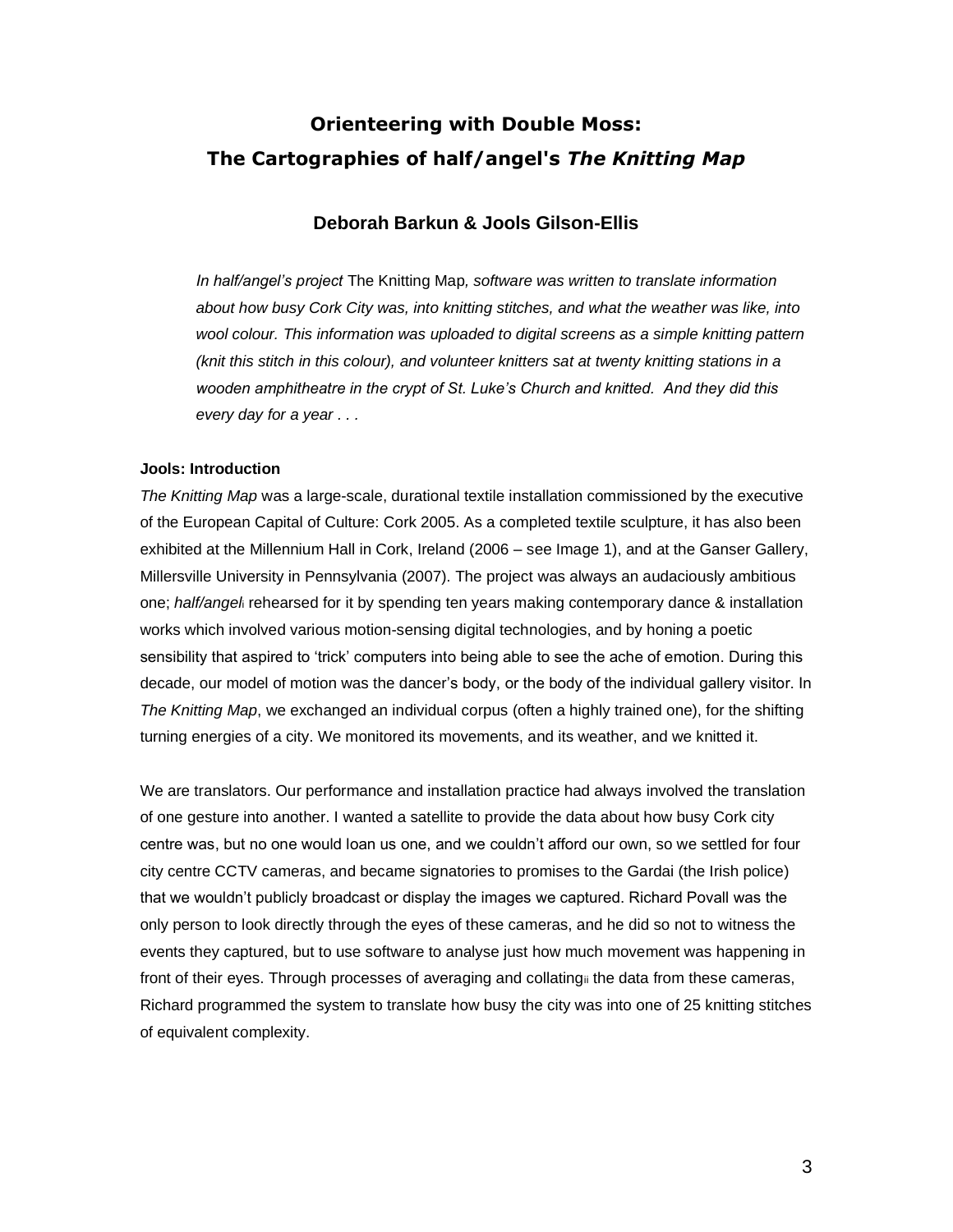How do you knit the weather? In his design of the software used to average copious amounts of data produced by our weather station, Richard attempted to capture a sense of the phenomenal experience of the elements. His programming combined a range of different data streams including temperature, precipitation and wind speed, and scaled them to produce a number between 1 and 26 for every day of the year.iii Our palette of colours for the map were a muted range of mauves, blues, greens, greys, creams, and other earth tones, (but no reds, oranges or yellows), and we mapped these colours onto Richard's 26 gradations of Cork weather. So that every day our system generated a single stitch / colour combination

#### **Knitting for a Year:**

Before we open, whoever is on duty checks the knitting from the previous day, picks up any dropped stitches, finishes any rows, and turns on all the digital screens. If the weather has shifted the colour, then all the wool needs to be changed and brought in baskets from our shelves of coloured wool, and attached to the knitting. Someone is sent over to the corner shop to pick up fresh scones for elevenses and bread for lunch. We open at 10am and in come the knitters sometimes in gangs, sometimes one at a time. And alongside our

regular knitters are visitors of all kinds, come to view the installation, to see the wonder of a year of knitting beginning to emerge. We leave whatever we are doing – knitting, or teaching to knit, or making tea to welcome these visitors, and to explain the work, and what we are trying to do. We always invite visitors to knit if they would like, to learn if they don't know how, and if not to take their time to watch our knitters at work.

We are translators. But our greatest interpretive challenge was not to do with technology, but with opening the work in a profound way to a community of knitters, mostly unfamiliar with the discourse of contemporary arts. We worked hard to recruit and develop this community in the years prior to 2005, but a bigger challenge was explaining a complex conceptual art project before it had begun. Many people thought it was going to be a literal map of the city, and whilst this felt like anathema to us, it was a lesson in the apprehension of contemporary art & technology projects for the un-initiated. When knitters were finally welcomed into St. Luke's, and sat down in front of their screens, lifted their needles and began to knit (as more than 2000 volunteers did during 2005), they began to take possession of both the space, and the project, as well as their engagement with technology. What was such a challenge to explain before its actuality, became more straightforward once it was materially present before us. Once we could see it (and once it was seen to be beautiful) its participants came to understand its nature as abstract cartography, as a simple and gorgeous abundance of knitting, somehow connected to the city and its weather by themselves.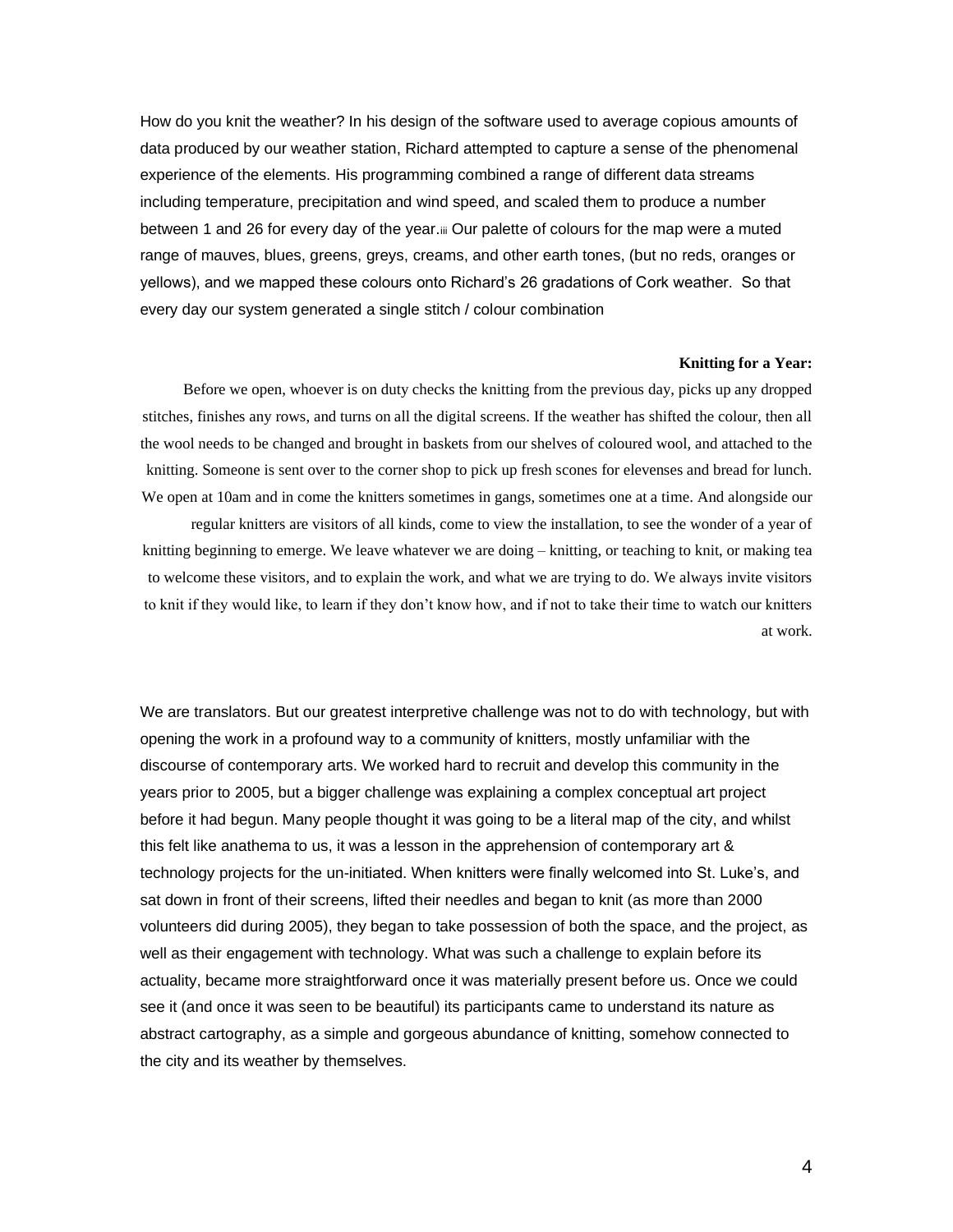## **Caroline & Julia:**

Caroline rings the bell bang on 10am, sometimes earlier. She and her colleagues from the Cope Foundation are regular knitters. Every Monday they arrive with their hats and coats and bags and their big grins. In they come and like good children hang up their coats before they come into the kitchen to have their tea and scone. Julia comes on other days, a tiny gentle earnest nun, who knits for a morning once a week. Schoolteachers and children, mums and aunts and grandmothers. Of course there are some men, dads sometimes and brothers, but they are generally visitors from overseas, or some other kind of novelty. Every interviewer who interviewed us during several years of focus on *The Knitting Map* asked if men also knitted, and of course they did. But this is hardly the point. The point of all these questions was to rattle the intransigence around identity that culture holds so dear, that's why I so often talk of femininity rather than women. But let's not beat around the theoretical bush here: this was women's work. But that doesn't mean that it couldn't have been otherwise. Indeed this work is absolutely based on re-working meaning around femininity. Caroline and Julia knew this in their own ways.

The interaction of these knitters with technology was a deceptively subtle one. Whilst the pattern and the wool colour depicted on the knitters' screens had the guise of an ordinary knitting pattern, this familiar code concealed its origin in a digital system which captured the geographies of weather and city busyness. The collective gesture of communal knitting was one which gave cartographic authority to middle-aged women, and their language of care (which is what knitting mostly is). *The Knitting Map* enabled the dynamics of community – both synchronous (a community now together) and diachronous (over a calendar year – communities need time to develop and sustain themselves) to engage directly with technology through a process of knitting. Knitting in this project was clearly both a literal as well as a metaphorical labour. Most of the women regularly involved with *The Knitting Map* were unfamiliar with technology in any form, and this was mostly generational. *The Knitting Map* installation space was made from elements familiar and essential to the generation of community. Knitters could choose to sit beside their friends, or meet new participants. It was easy to chat whilst knitting (see images 2 and 3). There were regular breaks for scones and tea and a sandwich at lunch time. The actual physical use of technology whilst knitting was relatively minimal – a screen, on which was displayed the generated stitch / colour, and an easy alternative for beginners, or those with learning difficulties. But the technology that generated these stitches was inherent in these knitting patterns, and the fusion of the ordinary and the extraordinary was part of its power. These women *were* knitting the weather through their use of yarn colour; the normality of choosing one's own wool colour was given up in favour of an openness to what the wide and close skies of a year of weather might bring. Such a communal gesture brought frosts and floods, and heat into the domestic and ordinary act of knitting. It opened its close, domestic and feminine associations to the literal and metaphorical sky. It allowed the mathematical complexity of knitting difficult stitches to be brought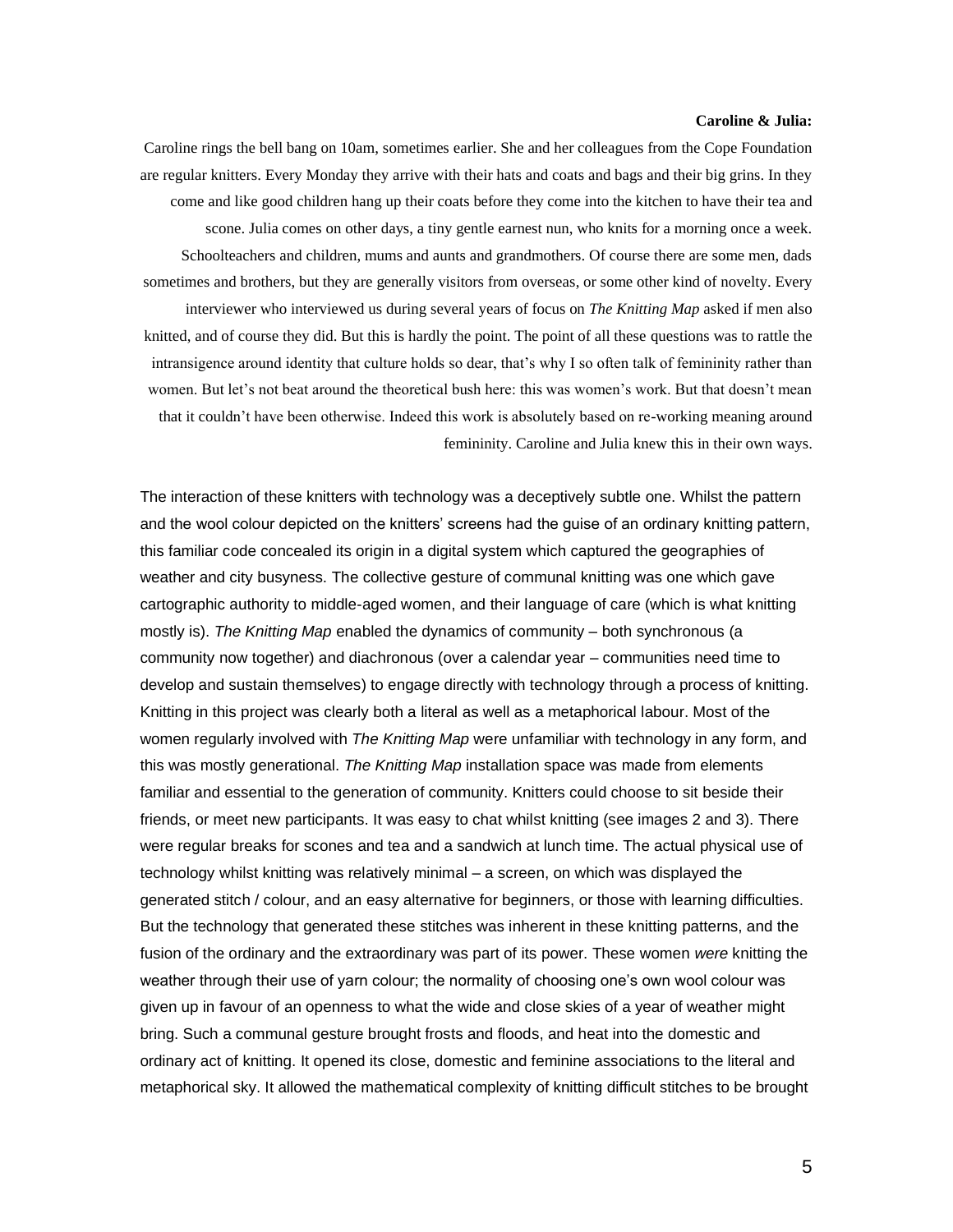into proximity to a frantic city, clogged with traffic and queues, and crowded streets. In keeping track of shifting numerical combinations to produce (for example), an open honeycomb cable $w$ these women re-worked the *actual* digital information about busyness being sent up to them from the cityv, and they did so, by integrating this data with their hands (their digits) in processes of communal hand knitting. *The Knitting Map* allowed the prevailing cultural peripherality of middleaged women to make a collectively original and beautiful thing and in doing so re-mapped their own apparently tangential geography.

#### **Deborah: Poetry in Translation**

In order to communicate *The Knitting Map*'s poetic and conceptual premises, *half/angel* first addressed a dilemma of language: how to effectively translate digital displays that correspond to stitches and colours to participants unfamiliar with the aesthetics, technology, and vocabulary of contemporary art. Indeed, producing a technologically mediated conceptual portrait of Cork required trust in and comfort with the technology integral to the project. Ultimately, to create an environment conducive to knitting, the technology that collected, collated, and transmitted data itself needed an interpretive apparatus to be comprehensible. Toward this end, *half/angel* translated their technology into familiar and purposeful forms and materials, thus mitigating feelings of intimidation that technology so often engenders. In effect, *half/angel* gently introduced digital technology to *The Knitting Map*'s largely Irish, middle-aged, female participants by enfolding it in wood and wool. Povall and Enrika Bertolini Cullen outfitted the crypt of St. Luke's Church, in which *The Knitting Map* was headquartered, to facilitate the translation of urban milieu to stitch and colour. The crypt was faced in wood, emphasising architectural contours and encasing the monitors in digital "pulpits," each one its own quiet yet industrious mode of address (see Image 4). Seated at these digital knitting stations, below a bank of Romanesque arched windows, the twenty knitters resembled a choir, voices materialised in rivulets of knitted wool, spilling over a wooden embankment and merging at a confluence of expanding colour, pattern, and texture.

*half/angel* conceived *The Knitting Map* as a secular project that wedded technology with handwork, blurring the boundaries between masculine and feminine, labour and leisure, art and craft. Yet, for so many of the participants, themselves practicing Catholics, the crypt of St. Luke's implied the communal experience of worship. Cullen, a devout Catholic, labelled the design of the knitting stations a "coptic circle" for its visual affinities to a Coptic cross (McCarthy 2005: 36 – 8). Regardless of the participants' religious convictions, these contours transformed the wired and cavernous space into a place of intimacy, in which knitting became a communal experience. By effectively contextualising *The Knitting Map*'s digital technology, the very processes and language of "knitting Cork" becomes dialogic across generations. Here, digital media is rendered meaningful to participants previously unfamiliar with its codes. Likewise, knitting, a traditional art

6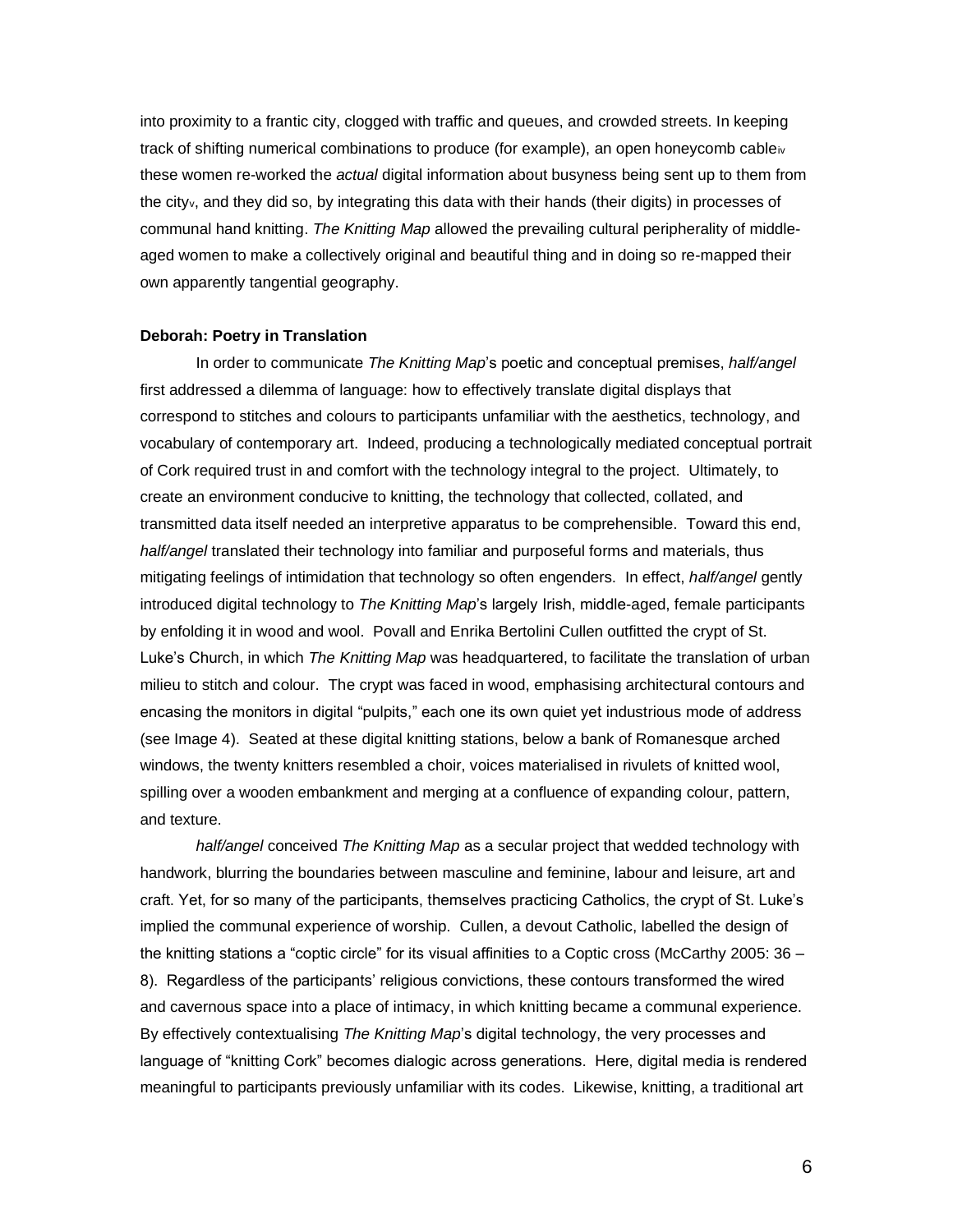form, is passed to young participants, more conversant with technology than textile. Here, *half/angel* deploys digital media in the service of art to perform poetry in translation.

### **Jools: Voicing Interpretation**

Our knitters then became translators. We encouraged our regulars to take part in the process of welcoming visitors - getting them knitting if they so wished, and teaching them if they needed it. This process was one in which women who often had absolutely no experience of digital processes, were explaining a conceptual digital art work to visitors of all kinds, from families to international arts practitioners. Sometimes I eavesdropped these explanations from the back room. These were not the perfect presentations of the gallerist or the city guide, but were an owned articulation of what was happening. This was much easier to do once the map itself had begun to appear. Once I heard it explained that the knitted cables were the traffic, and the double mossvi the people; a scenario in which our software (which only sees movement) was able to distinguish between the kinds of motion generated by pedestrians and by traffic. All translations have their stumbles - ours had similarly been a process of partial translation. Each of us told different stories about how the map was made, how it worked, and what it might become. In these spoken narratives, such acts of translation came to be lodged corporeally in the bodies of these women who had knitted and chatted their way into voicing interpretation.

# **Duet:**

This essay is a duet between the Director of *half/angel* Jools Gilson-Ellis, and the art historian Deborah Barkun. We are orienteering, using *The Knitting Map* as compass as well as map. We are hunting for curious stitches in the millions before us; we fly skywards and gasp at the topography; we sweep sideways and see the map from a different perspective – there it is amongst so many other collaborative art works, and there it is again, this time amongst the traditions of Textile Art. Finally we sit down exhausted, and wonder at how ordinary geographies are made extraordinary by such an object; how the exhibition in the Ganser Gallery reverberates between rural textile communities in two countries. And finally we stay very quiet, and watch as one community takes the pulse of another as silent figures take time to witness the pleated complexity of billions of stitches; a complexity brought together to make a single thing.

\*

#### **Deborah: The Map at Millersville**

In March 2007 Millersville University welcomed *half/angel's The Knitting Map* to the Ganser Gallery. As a region steeped in a rich history of fibre arts, Central Pennsylvania was an especially appropriate site for *The Knitting Map*'s US debut. Like the quilt, a textile inseparable from Central Pennsylvania history, *The Knitting Map* evokes a cultural moment in Cork, Ireland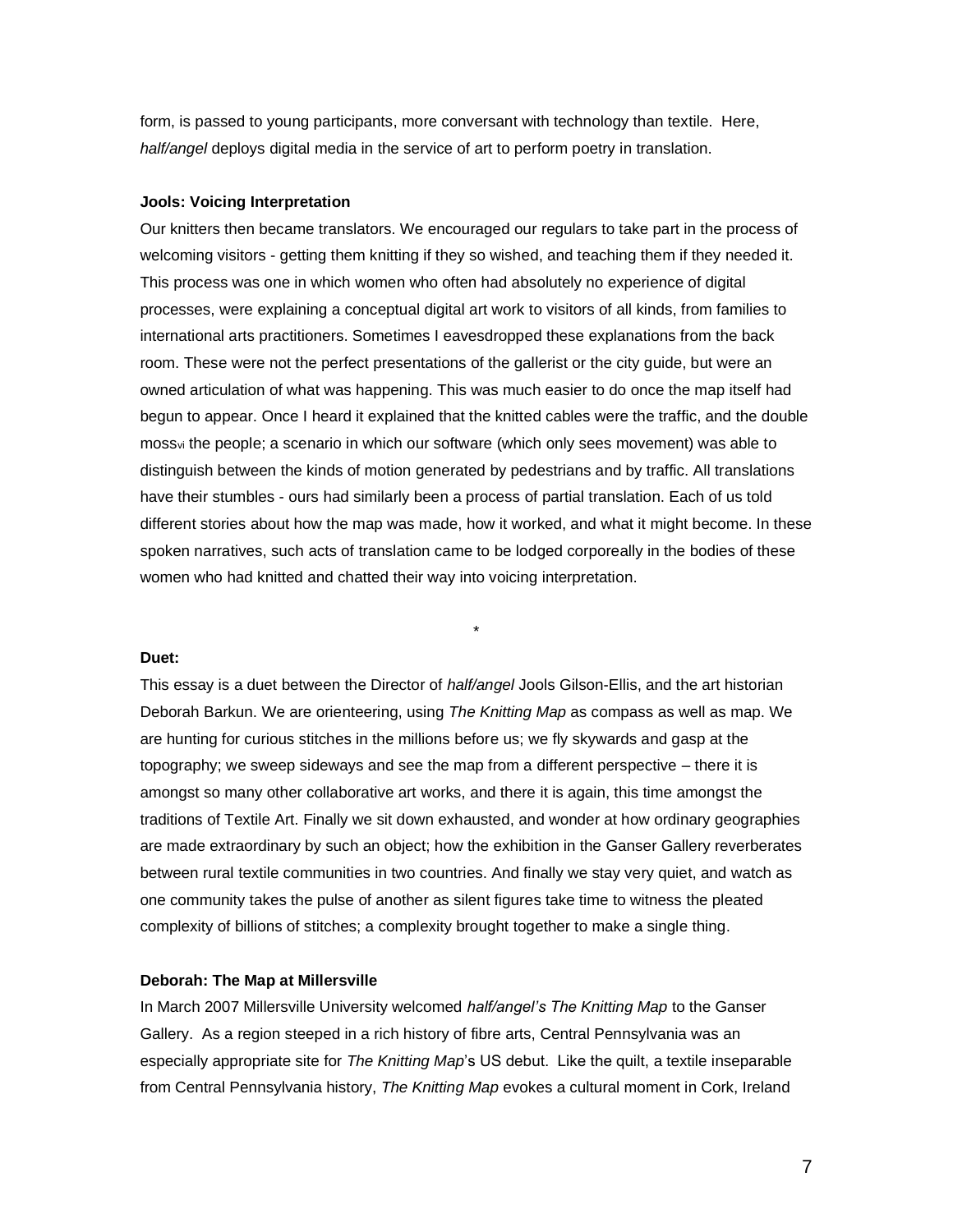that led to the city's selection, in 2005, as the European Capital of Culture. When faculty and staff in the Art Department at Millersville University were introduced to *The Knitting Map*, they felt an immediate affinity for Cork residents' desires to "fabricate" their experience of place.

The understanding of place, affected by colour, climate, and community, is intimately connected to one's relationship to and traversal of space. Indeed, one's visual and social landscape transforms identity. Likewise, people shape place, suffusing streets and architecture with vitality and character. By translating traffic flow and weather patterns into representative stitches and colours, more than two thousand volunteer knitters generated a conceptual topography as diverse as Cork's nearly half-million residents and their respective relationships to the urban fabric.

Knitting can be solitary or communal, mindless or contemplative, visual or tactile. For the knitter, the intricate choreography of needles and yarn can yield both text and textile. Whether a stitch takes the form of a simple garter or a complex cable, its calligraphic lines can be read in tones amplified or hushed. Thus, the language of knitting is a shared language. Like quilting bees, "knit-ins" and knitting guilds provide instruction, community, and conversation. In 2005, in Cork, *half/angel* coordinated a rotating group of knitters who congregated around their knitting stations in the crypt of St. Luke's Church, Summerhill, chronicling city traffic and weather according to computer-generated patterns. In practice, this communal activity encouraged mutual exchange and united disparate individuals in a collaborative fabric and collective yarn. *The Knitting Map*'s vast scale attests to this multiplicity of voices. The result is a panorama that uniquely captures a city and its community.

When four large wooden chests containing *The Knitting Map* arrived in the Art Department, the scent of cedar, a fragrance that evokes anticipation and nostalgia, filled the air. Like scent, textiles and needlework can trigger associations and memories. Memory quilts, friendship quilts, and mourning quilts, such as the NAMES Project AIDS Quilt, parts of which were exhibited at Millersville University in November 2006, typically incorporate meaningful scraps of cloth, while handwork may aid the quilter in the ritualized work of memory, chronology, or grief. Cultural historian and critic Marita Sturken has noted the significance of quilting for women as a means of fabricating cultural memories from which they were formally excluded (Sturken1997: 193). Similarly, art historian Rozsika Parker has written about the traditional role of needlework for women in performing the work of mourning. According to Parker, the "time taken to complete a memorial sampler or picture allowed a period of mourning, and possible acceptance of separation and loss" (Parker 1984: 38). Like quilting and embroidery, the art of knitting may function as a treasured heirloom handed down to friends and family. By blanketing their environments, works like *The Knitting Map* and the AIDS Quilt evince the power of collaboration to produce objects of security, solace, and comfort. Intertwined in *The Knitting*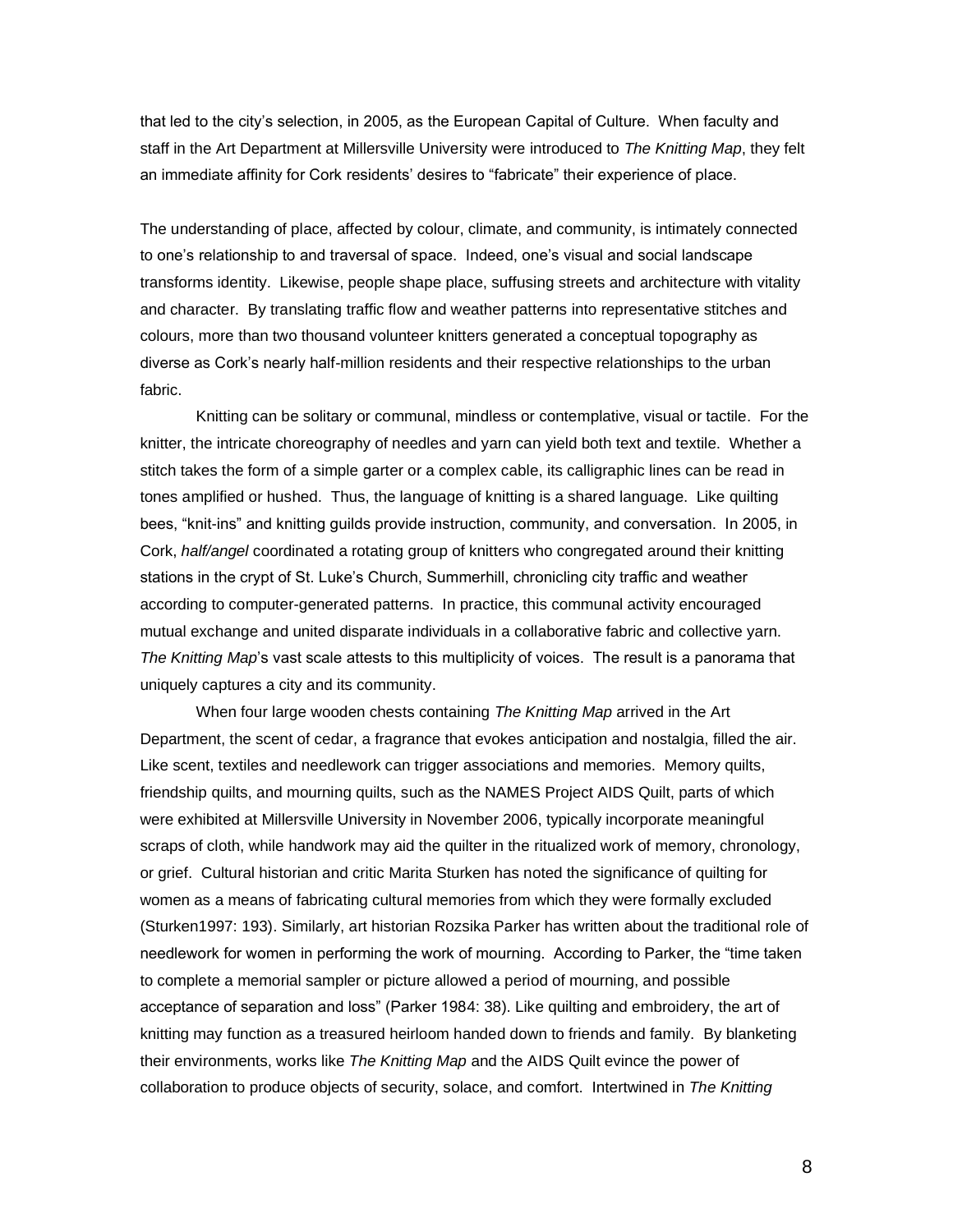*Map*'s complex fibres are the received traditions of past generations. Like textile generally, knitting has the ability to transmit to future generations the experience of a unique time and place. The influence of this may be seen in the adaptation of knitting and crocheting as a contemporary art medium. Rosemarie Trockel's "knitted paintings," Oliver Herring's sculpture, knitted from wool, tape, and mylar, and the mixed media installations of Xenobia Bailey exemplify the move by contemporary artists to embrace and re-articulate textile art forms. Recent exhibitions such as "Radical Lace and Subversive Knitting" at the Museum of Arts & Design in New York attest to the contemporary use of fibre and textile arts to challenge conventional understandings of issues such as globalization, gender, ethnicity, and environmentalism. As contemporary artists devise ways to translate their memories of traditional needlework into an innovative visual language, they add to the ongoing project of memory. *The Knitting Map* stands as a crucial, collaborative example of this.

When exhibited, *The Knitting Map*'s orientation varies according to the site in which it is installed. As *The Knitting Map* draped and flowed over and through the space of Millersville University's Ganser Gallery it achieved a unique confluence of two places normally separated by distance and national boundaries.

Transporting a conceptual and dialogic work such as this from one cultural, national, and geographic context to another is not without its own translational challenges. To be sure, the dialectical intricacies of our shared language must themselves be knit together to be readable. Similarly, prior to *The Knitting Map*'s formal and physical inception, *half/angel* had to make the concept of the nascent project decipherable to Cork's residents. They did so through a series of introductory knitting performances, which in their own way, engaged in a process of mapping the city with knitting through a rigorous engagement with pubic space. These early performances read the activity of knitting with and against notions of alchemy and feminised labour, thereby demonstrating how *The Knitting Map* endeavours to transform the private and disenfranchised into the public and empowered.

# **Jools: The Pleasurable Trespass**

*The Knitting Map* was one of the cornerstone projects of Cork's year as European Capital of Culture during 2005. It was one of the first projects to be commissioned by the Cork 2005 Executive (in mid 2003) and *half/angel* began work in earnest in the autumn of that year. During 2004, the company held monthly performance / knitting events which gave us a public presence even before the 2005 year. These performances took place in different public sites within Cork city. They gave us our trespasses, as I climbed onto tables of sweaters in Blarney Woollen Mills; asked for help to be lifted into one of the high stained glass window alcoves in the Crawford Gallery; as I knitted perched on a rubbish bin in Merchant's Quay shopping centre (see Image 5).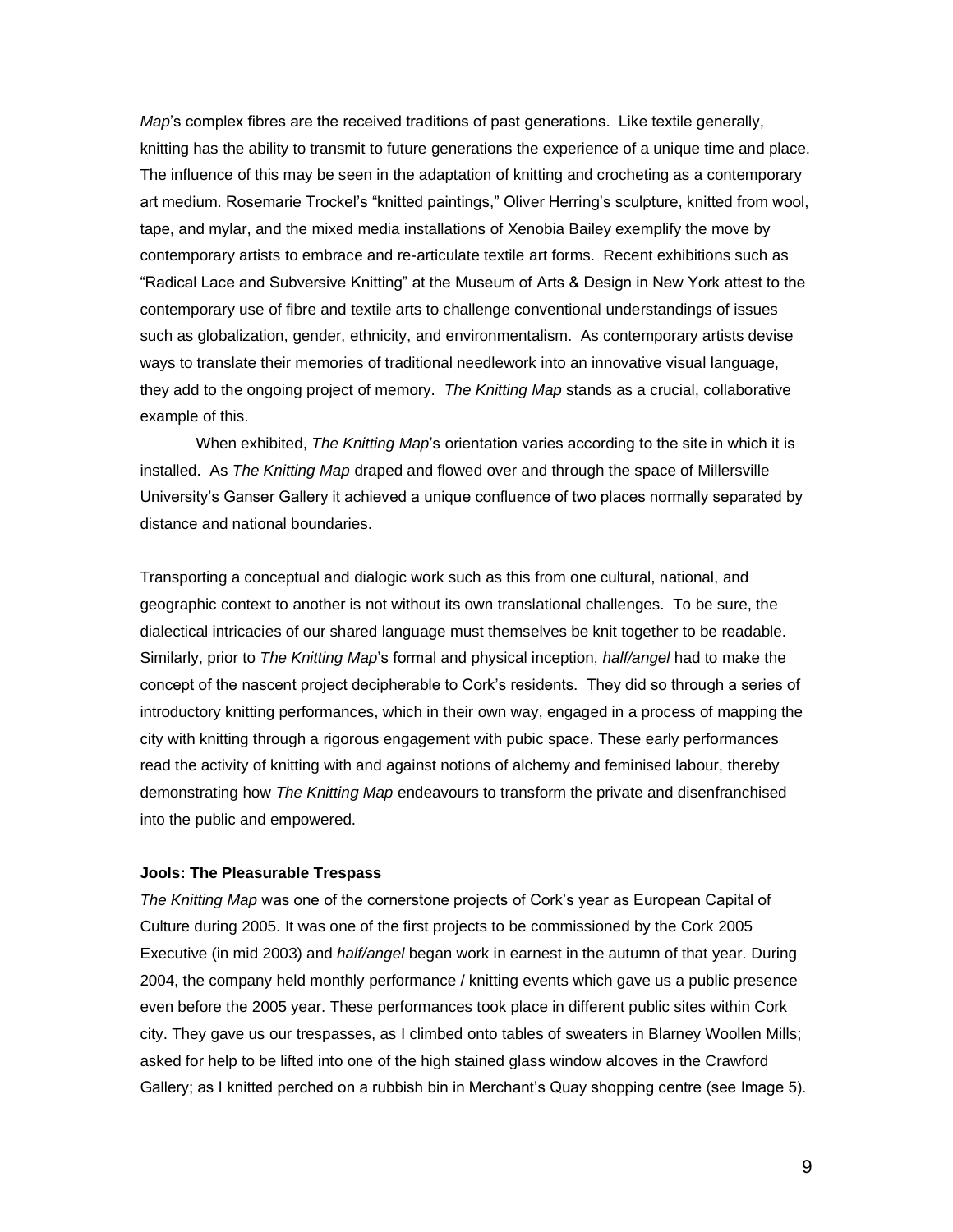This was work about irreverent trespassing, about insisting city space as a space for ideas. It was also work about invigorating the urban and the public sphere with a discourse of revolutionary femininity. Knitting was both the metaphor and the material for these performances.

Knitting was my attendant wickedry as I persuaded, and cajoled and teased and sang my way through a year of performances. Knitting was my weapon, as well as my clothing. Knitting was a slipping metaphor, just as I slipped sometimes, on stairs and streets, on the back of motorbikes, or into passers by. Knitting also slipped between tenors. I was knitting meaning. For some of those who witnessed these events, I was a strange knitting comedian, who could persuade the unpersuadeable to join me in my games of performance. To others, I was an alchemist of an altogether different kind. To those, I knitted beyond but also *because* of the immediate. In my very present tenseness, time slipped sideways. In such moments of connection, knitting became refracted and meaning multiplied. I was a harridan exploring how textiles might be other than passive, gentle, and domestic. I wielded my knitting needles like swords, and funny as this might have been, it belied the serious labour of re-working metaphors of femininity.vii If we play assuredly and irreverently with such metaphors, femininity might be twinklingly unleashed. Such an unleashing is linguistic, visual, corporeal and temporal: It is a pleasurable trespass.

All of this was a prelude then, to our year of knitting. This was our performative invitation to partake of a communal knitted sorcery. Such a call to knitting was of course, a recruitment drive as well as a way to have a presence in the public imagination, but it was also, importantly, an incitement to wonder about the meanings of knitting, community and femininity. As I played with meaning in a year of performances, so I hoped to model imaginative pathways in my audiences. I wanted to stretch and turn this association of femininity and knitting. I wanted to do this, not because of knitting, but because of the ways in which the processes of care, gift-giving, mathematical complexity, and chat are marked by the ways in which women have knitted in their homes as an act of familial and community cohesion. Knitting is a domestic feminine trope whose mechanics and operation I want to celebrate, but also radically re-work. Knitting complex cables requires a mathematical dexterity that astounds me. Its models of patterning are similar to early computer programming.viii It develops extraordinary complexity from the combination of two stitches, just as digital information is only ever a combination of zeroes and ones. Such a skill, unfortunately, also remains redolent of feminine cultural disenfranchisement. It is hard work for our cultural, social and political imaginations to give value to the private, domestic, maternal and feminine. It is this resistance to value that is the territory of this work.

*The Knitting Map* is a strange and compelling cartography. It maps a city by using the labour of the disenfranchised. It brought the digitally innocent into daily contact with a speculative technology, that they were able to call their own. It mapped time by locating private activity as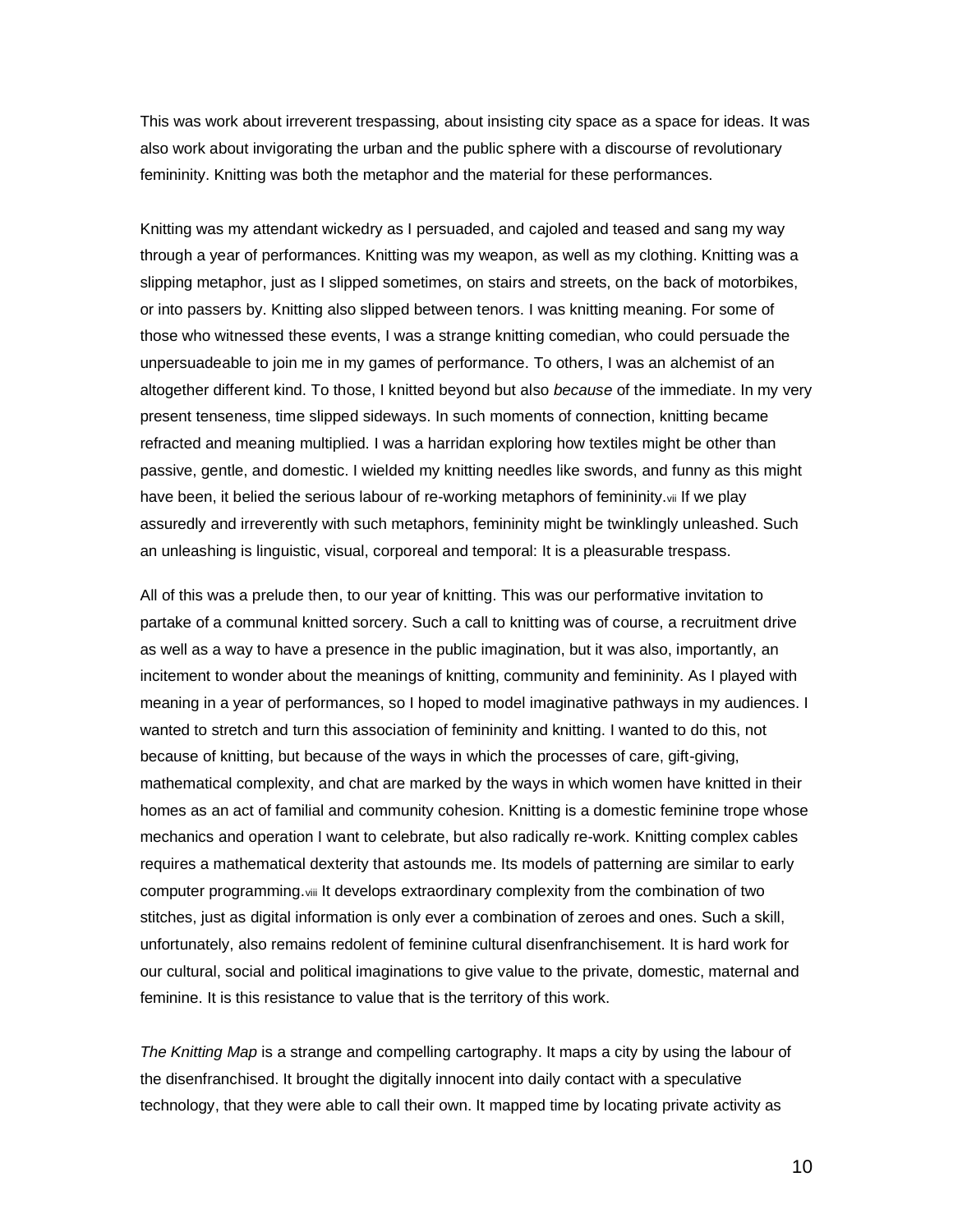both participatory event, and installed performance. *The Knitting Map* is a cartography of care; its folds and turns hold all kinds of ghosts. Here they are shifting and turning before you. And if you chase them, they will play at obedience, and then laugh and run giggling into fields of knitting.

i Directed by Richard Povall as well as Jools Gilson-Ellis. All software and digital environments were designed by Richard Povall.

ii Richard looked at this information over many weeks, and averaged the data, and then programmed the system to upload this number to our central processor every 5 minutes. He then integrated the information from the four city centre locations by collating and averaging their numbers again, to give a single number between 1 and 25 to represent just how busy the city was every 5 minutes. He then did more averaging, and the city's level of motion generated a single number every day. We made a graduated list of stitches from 1 – 25 that moved from simple to complex, and we mapped this onto the levels of busyness generated by the city.

iii His idea was to give a sense of how a particular day might 'feel' by mapping combinations of information, in a similar way that we apprehend a sense of a day when we step out into it. iv *Open Honeycomb Cable* (knitting pattern where K = knit, and P = purl):

The pattern begins on the wrong side, so work 1 row knit before starting. Row 1: K2, p8, k2; rep to end. Row 2: P2, C4B (slip next 2 sts onto cable needle and hold at back of work, k2, k2 from cable needle) C4F (slip next 2 sts onto cable needle and hold at front of work, k2, k2 from cable needle), p2; rep to end. Row 3: As 1st. Row 4: P2, k8, p2; rep to end. Row 5: As 1st. Row 6: As 4th. Row 7: As

1st. Row 8: As 4th. These 8 rows form pattern. Repeat." (Matthews 1984: 63) <sup>v</sup> St. Luke's church is on a hill overlooking Cork City.

vi Double moss was one of the knitting stitches used regularly in the map – it was placed towards the quiet end on the levels of city busyness.

vii See for example, Freddie Robins' 2002 work 'Craft Kills' illustrated in the catalogue for *Cosy* (Robins 2002). And see some of the textile texts written for the 1997 CD-ROM *mouthplace*, for example*:* "In war, the women would embroider the faces of their captors slowly closed. Though they selected colours that befit the time of year, and spent time on their designs, their silk would clot into a sewn frieze of black red. These bodies were sent back across the border, strapped to floating biers." (Gilson-Ellis & Povall 1997)

viii See Sadie Plant's *Zeroes and Ones*, for a discussion of the relationship between femininity, technology and textiles (Plant 1997)